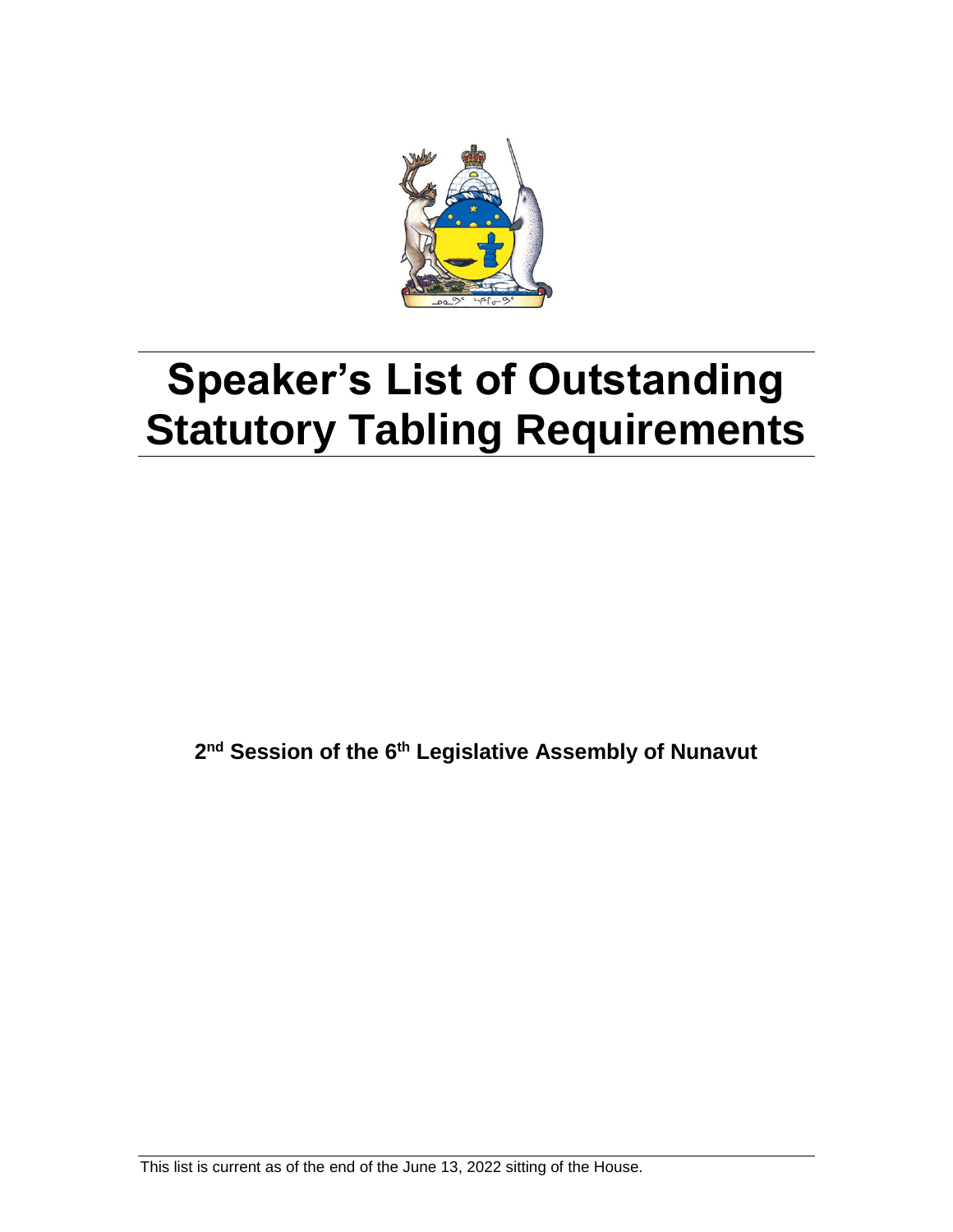## **Department of Community and Government Services**

- 2020 annual report under section 27 of the *Northern Employee Benefits Services Pension Plan Act*
- 2018-2019 annual report under section 5 of the *Western Canada Lottery Act*
- 2019-2020 annual report under section 5 of the *Western Canada Lottery Act*
- 2020-2021 annual report under section 5 of the *Western Canada Lottery Act*

## **Department of Culture and Heritage**

- 2018-2019 annual report under section 27 of the *Inuit Language Protection Act*
- 2019-2020 annual report under section 27 of the *Inuit Language Protection Act*
- 2019-2020 annual report under section 15 of the *Official Languages Act*

#### **Department of Economic Development and Transportation**

- 2019-2020 annual report under section 13.2 of the *Tourism Act*
- 2020-2021 annual report under section 13.2 of the *Tourism Act*
- 2020 annual report under section 328.1 of the *Traffic Safety Act*

## **Department of Education**

 2020-2021 annual report under section 9 of the *Student Financial Assistance Act*

# **Department of Environment**

• Nothing outstanding.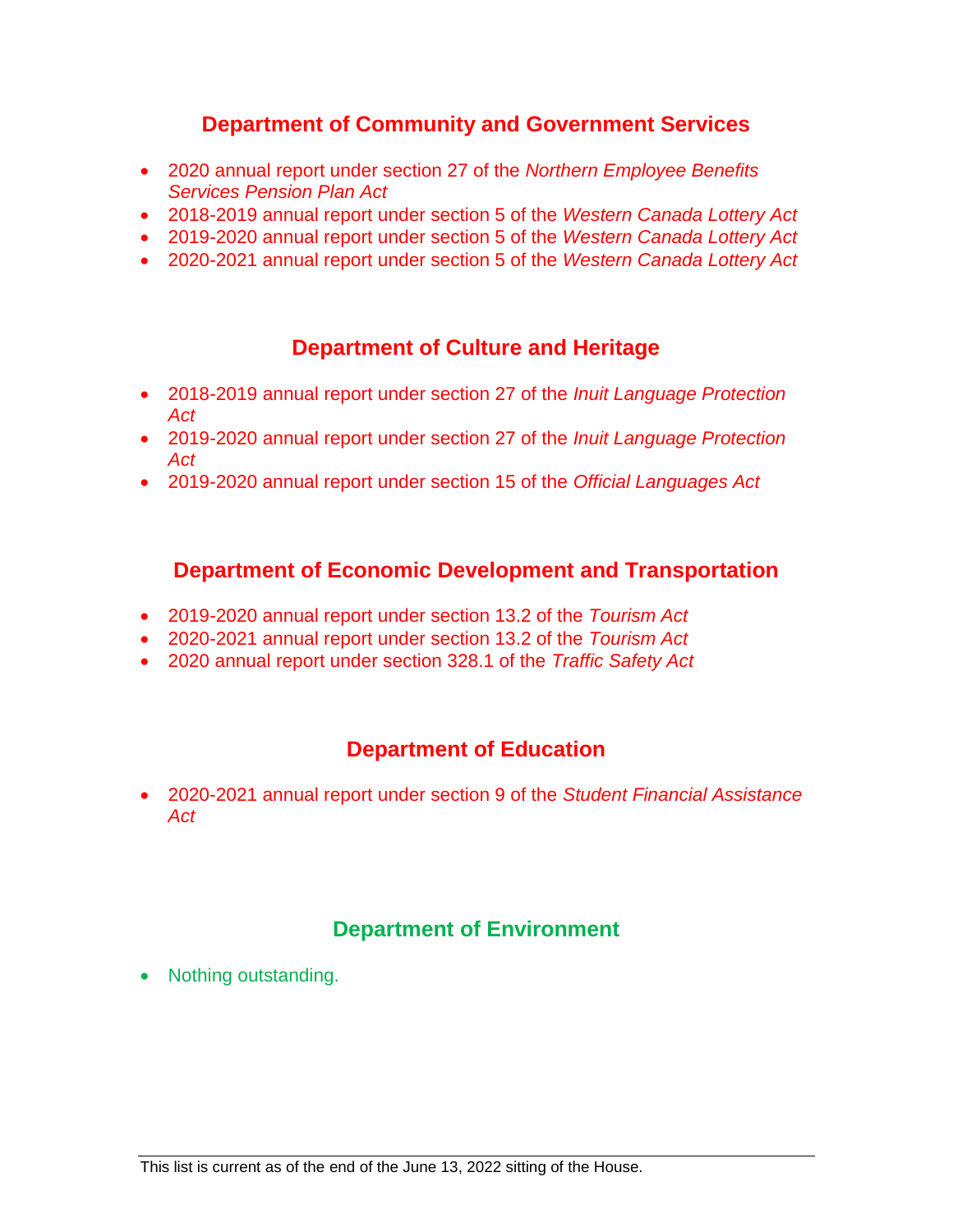#### **Department of Executive and Intergovernmental Affairs (Listing includes reports that are produced under Articles 32.3.4 and 37.3.3 of the** *Nunavut Agreement***)**

- 2014-2021 annual reports of the Nunavut Implementation Panel under Article 37.3.3 of the *Nunavut Agreement*
- 2019-2020 annual report under section 8 of the *Statistics Act*
- 2020-2021 annual report under section 8 of the *Statistics Act*

#### **Department of Family Services (Listing includes reports that are produced by the Qulliit Nunavut Status of Women Council)**

 2020-2021 annual report under section 13 of the *Qulliit Nunavut Status of Women Council Act*

## **Department of Finance**

• Nothing outstanding

## **Department of Health**

• Nothing outstanding

## **Department of Human Resources**

• Nothing outstanding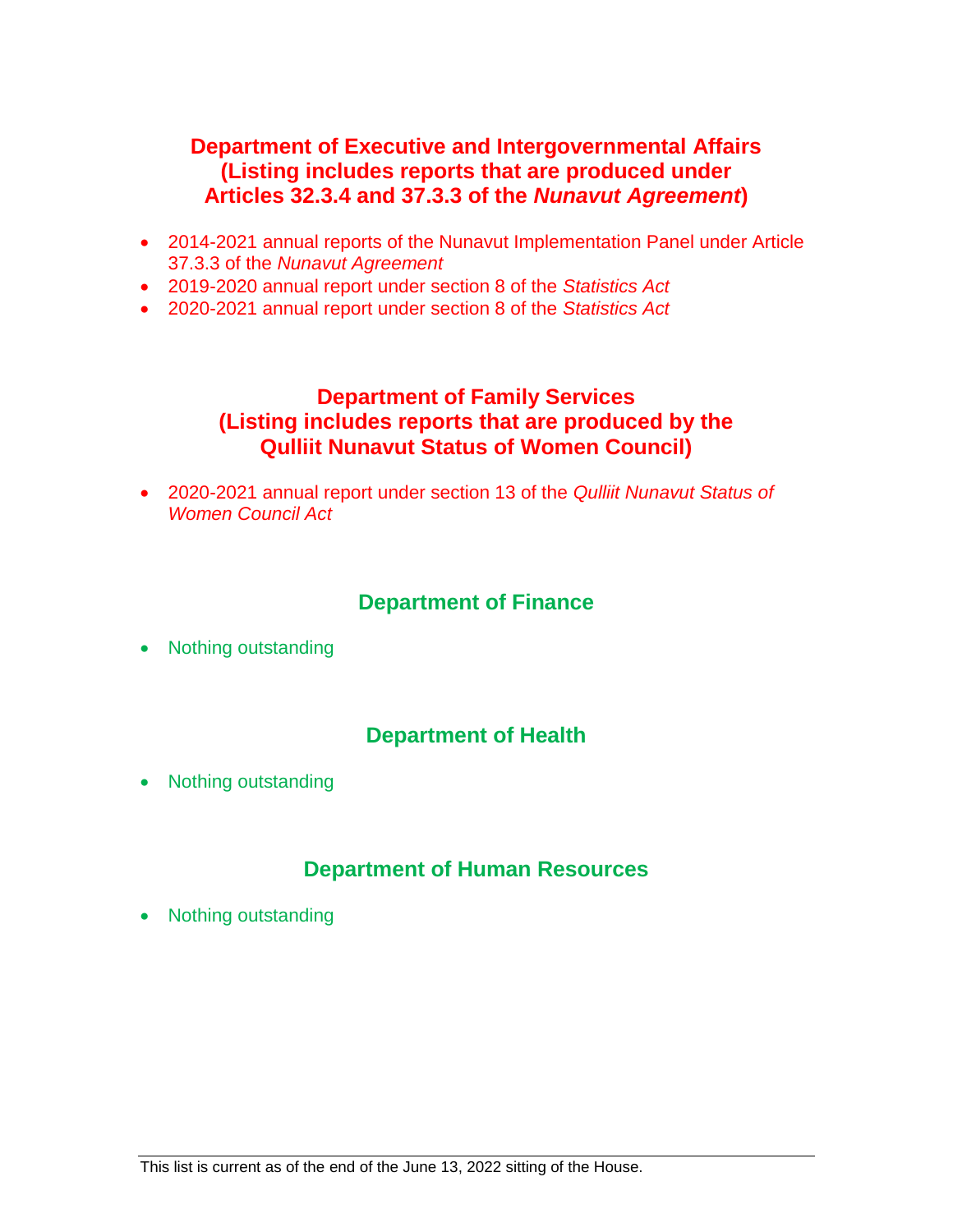#### **Department of Justice**

## **(Listing includes reports that are produced by the Human Rights Tribunal, the Legal Services Board of Nunavut and the Nunavut Law Foundation)**

- 2018-2019 annual report under section 20 of the *Human Rights Act*
- 2019-2020 annual report under section 20 of the *Human Rights Act*
- 2020-2021 annual report under section 20 of the *Human Rights Act*
- 2020 annual report under section 12.1 of the *Labour Standards Act*
- 2021 annual report under section 12.1 of the *Labour Standards Act*
- 2020 annual report under section 55 of the *Legal Profession Act*
- 2021 annual report under section 55 of the *Legal Profession Act*
- 2019-2020 annual report under section 9 of the *Legal Services Act*
- 2020-2021 annual report under section 9 of the *Legal Services Act*

#### **Inuit Uqausinginnik Taiguusiliuqtit (To be Submitted to the Minister of Languages)**

- 2017-2018 annual report under section 23 of the *Inuit Language Protection Act*
- 2018-2019 annual report under section 23 of the *Inuit Language Protection Act*
- 2019-2020 annual report under section 23 of the *Inuit Language Protection Act*
- 2020-2021 annual report under section 23 of the *Inuit Language Protection Act*

## **Nunavut Arctic College**

2020-2021 annual report under section 18 of the *Nunavut Arctic College Act*

## **Nunavut Business Credit Corporation**

• Nothing outstanding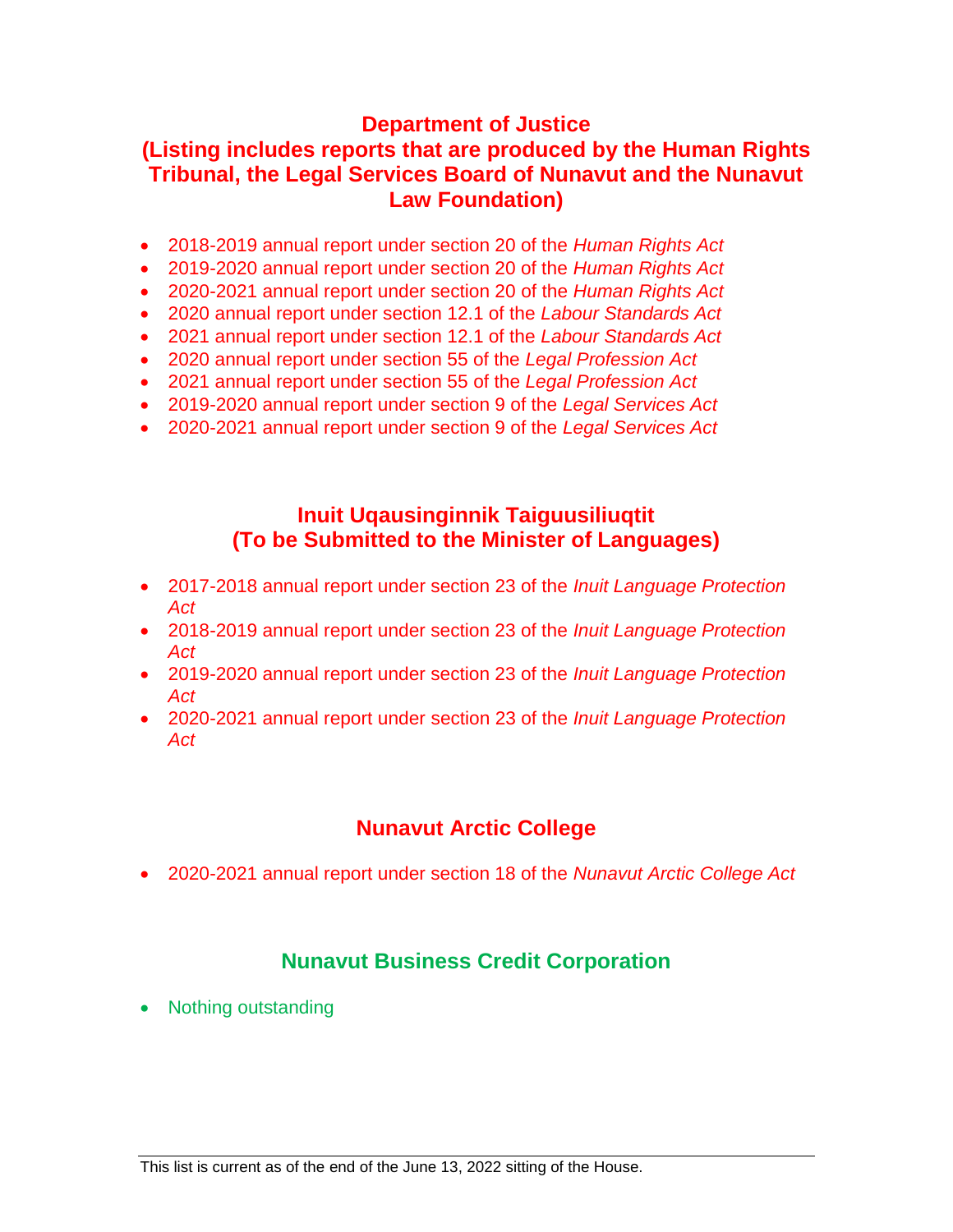## **Nunavut Development Corporation**

• Nothing outstanding

## **Nunavut Housing Corporation**

• Nothing outstanding

## **Office of the Chief Electoral Officer of Nunavut**

• Nothing outstanding

## **Office of the Information and Privacy Commissioner of Nunavut**

• Nothing outstanding

# **Office of the Integrity Commissioner of Nunavut**

• Nothing outstanding

## **Office of the Languages Commissioner of Nunavut**

• Nothing outstanding

# **Office of the Representative for Children and Youth**

• Nothing outstanding